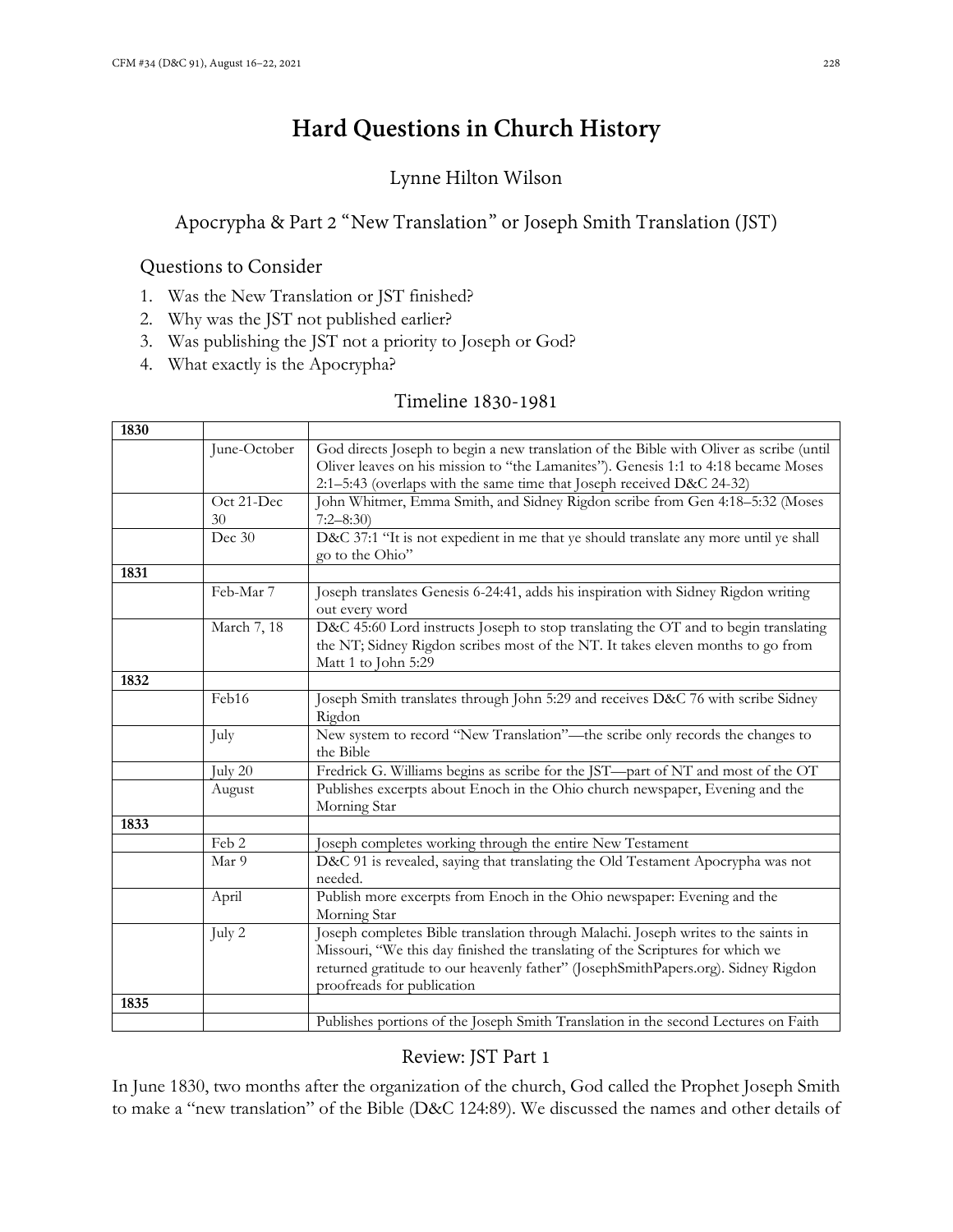When the Prophet Joseph Smith translated the Bible, he was not limited to what was found on the working page in front of him . . . The text seems to have been a "starting point," but the spirit of revelation was always an additional source of information. In the case of the Bible translation, the manuscript source was the King James Version. This suggested certain ideas, but the Spirit apparently suggested many enlargements, backgrounds, and additional concepts not found on the page. Thus, the term "translation" . . . differs somewhat from that normally used when one thinks of translating languages. To a prophet, a revelation is a more vital and dependable source than a written text.<sup>[1](#page-8-0)</sup>

In short, the Prophet Joseph Smith "did not need original manuscripts. He was able to bypass them to go to the original source—the inspiration of the Holy Ghost that enlightened the original biblical writers."<sup>[2](#page-8-1)</sup>

Over the three years of work, Joseph made changes to 3,410 verses in the Bible—approximately 1,300 to the Old Testament (OT) and 2,100 to the New Testament (NT). Though more verses were changed in the NT, the majority of the doctrinal contributions came from Genesis. Joseph added or deleted words to fifty-four of the sixty-six books in the Bible. He felt twelve books were complete, including: Ruth, Ecclesiastes, Lamentations, Obadiah, Micah, Nahum, and Malachi. (Song of Solomon was not translated because Joseph felt it was "not inspired writing").<sup>[3](#page-8-2)</sup>

Joseph's scribes' filled every inch of 446 pages of 8" x 13" paper with their quills. Joseph was passionate about the work. He felt that "many important points, touching the salvation of man, had been taken from the Bible, or lost before it was compiled."<sup>[4](#page-8-3)</sup> In March 1834, Joseph described the need for the New Translation in the Evening and Morning Star newspaper: "From what we can draw from the scriptures relative to the teachings of heaven we are induced to think, that much instruction has been given to man since the beginning which we have not" (josephsmtihpaper.org, "Letter to the Church, circa March 1834, 143).

# Eleven Examples of Changes in the New Testament

# **Matthew 2:2**

**KJV:** "Where is he that is born King of the Jews?"

**JST:** "Where is the child that is born, the Messiah of the Jews?"

# **Matthew 3:24-25 added**

**JST:** "Jesus grew up with his \*brethren, and waxed strong, and waited upon the Lord for the time of his ministry to come. And he served under his father, and he spake not as other men, neither could he be taught; for he needed not that any man should teach him. And after many years, the hour of his ministry drew nigh." [\*This may refer to his half siblings: "his brethren, James, and Joses, and Simon, and Judas" Matt 13: 55.]

## **Matthew 4:1-2**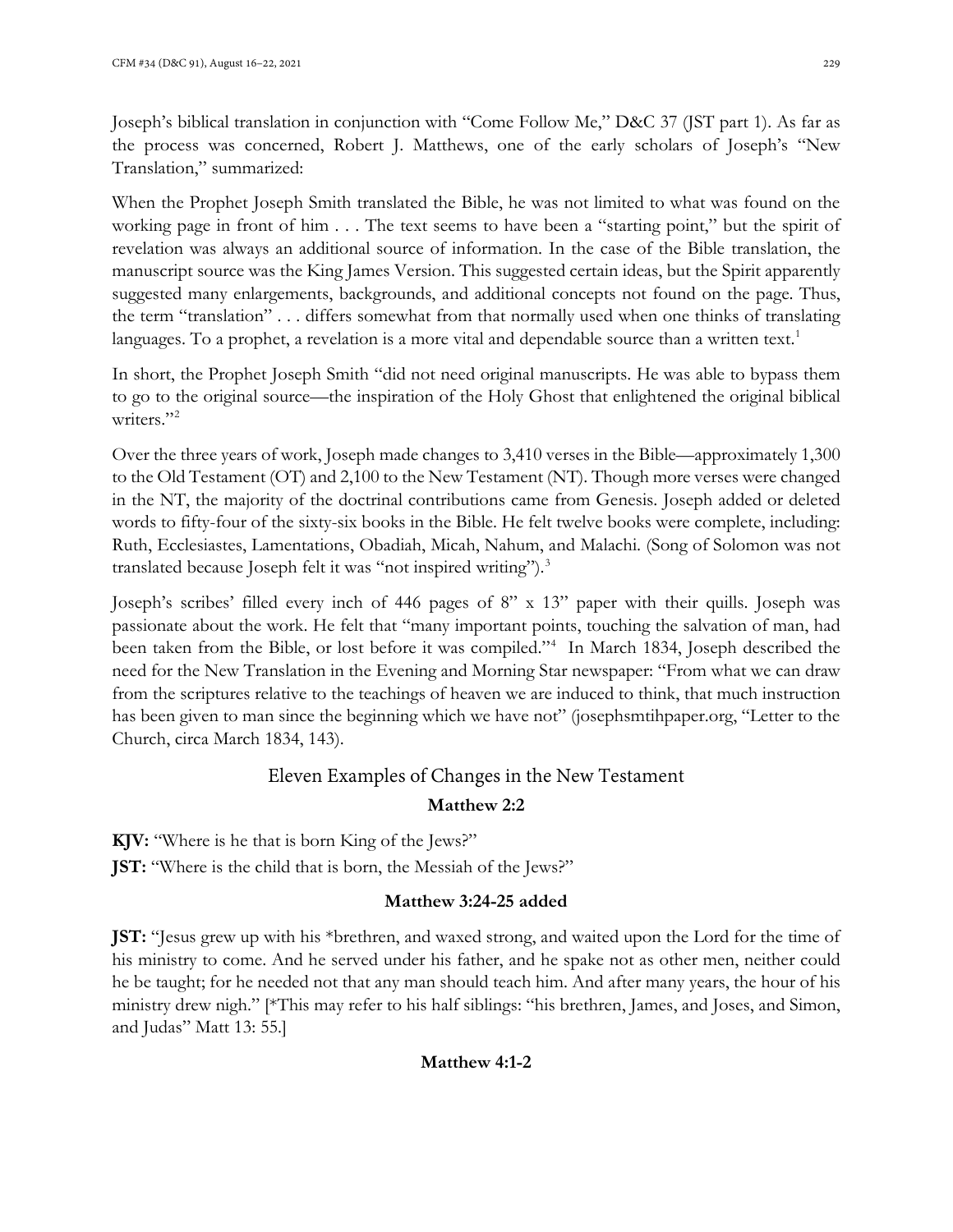**KJV:** "Then was Jesus led up of the Spirit into the wilderness to be tempted of the devil. And when he had fasted forty days and forty nights, he was afterward an hungered."

**JST:** "Then Jesus was led up of the Spirit, into the wilderness, to be with God. And when he had fasted forty days and forty nights, and had communed with God, he was afterwards an hungered, and was left to be tempted of the devil."

#### **Matthew 13:23**

**KJV:** "But he that received seed into the good ground is he that heareth the word, and understandeth  $it."$ 

**JST:** "But he who received seed into the good ground is he that heareth the word and understandeth and endureth."

#### **Matthew 13:30**

**KJV:** "Gather ye together first the tares and bind them in bundles to burn them but gather the wheat into my barn."

**JST:** "Gather ye together first the wheat into my barn; and the tares are bound in bundles to be burned."

#### **Matthew 18:11**

**KJV:** "For the Son of man is come to save that which was lost."

**JST:** "For the Son of man is come to save that which is lost, and to call sinners to repentance; but these little ones have no need of repentance, and I will save them."

#### **Matthew 21:33**

**KJV:** "Hear another parable: There was a certain householder" **JST:** "And again, hear another parable; for unto you that believe not, I speak in parables; that your

unrighteousness may be rewarded unto you"

## **Mark 7:24**

**KJV:** "entered into an house, and would have no man know it: but he could not be hid." **JST:** "entered into an house, and would that no man should come unto him. But he could not deny them; for he had compassion upon all men."

## **Luke 2:46**

**KJV:** "sitting in the midst of the doctors, both hearing them, and asking them questions." **JST:** "sitting in the midst of the doctors, and they were hearing him, and asking him questions."

# **Luke 23:34**

**KJV:** "Father, forgive them; for they know not what they do." **JST:** "Father, forgive them; for they know not what they do (Meaning the soldiers who crucified him)."

## **John 4:2**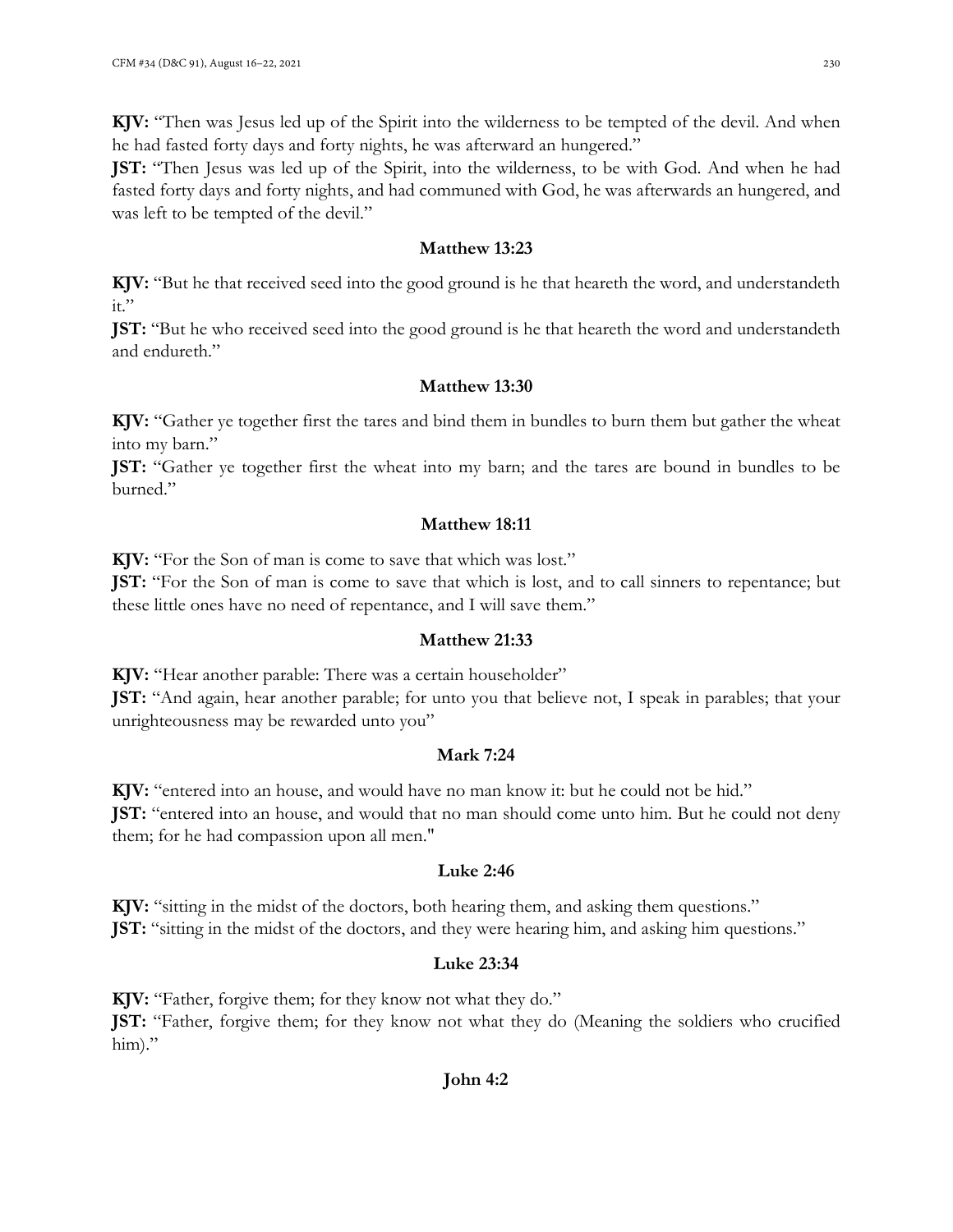**KJV:** "Though Jesus himself baptized not, but his disciples."

**JST:** "Though he himself baptized not so many as his disciples; For he suffered them for an example, preferring one another."

| <b>Extensive Changes</b> | <b>Minor Changes</b> | No Changes   |
|--------------------------|----------------------|--------------|
| Genesis                  | Mark                 | Ruth         |
| Exodus                   | John                 | Ezra         |
| Psalms                   | Acts                 | Esther       |
| Isaiah                   | 2 Corinthians        | Ecclesiastes |
| Matthew                  | Ephesians            | Lamentations |
| Luke                     | Philippians          | Obadiah      |
| Romans                   | Colossians           | Micah        |
| 1 Corinthians            | 1&2 Thessalonians    | Habakkuk     |
| Galatians                | 1&2 Timothy          | Zephaniah    |
| Hebrews                  | Titus                | Haggai       |
| James                    | 1 Peter              | Malachi      |
| 2 Peter                  | 1 John               | Philemon     |
| Revelation               | Jude                 | 2 John       |
|                          |                      | 3 John       |

JST Changes to the Bible

# The Doctrine and Covenants References to the "New Translation" (JST)

The Lord revealed fifty-six percent—or seventy-seven sections—of the Doctrine and Covenant during the time of Joseph's work translating the Bible. The Lord spoke of the Bible translation in fifteen sections of the Doctrine and Covenants. The Lord's revelations reference the JST in the following verses:

- 1. **D&C 9:2** To Oliver: "Other records have I, that I will give unto you power that you may assist to translate"
- 2. **D&C 35:20** To Sidney: "Thou shalt write for him; and the scriptures shall be given, even as they are in mine own bosom" (Dec 7, 1830)
- 3. **D&C 37:1** "It is not expedient in me that ye should translate any more until ye shall go to the Ohio" (Dec 30, 1831)
- 4. **D&C 41:7** "My servant Joseph Smith, Jun., should have a house built, in which to live and translate" (Feb 4, 1831)
- 5. **D&C 42:56-58** "[Once] … ye have received them in full. . . . ye shall teach them unto all men; for they shall be taught unto all nations, kindreds, tongues and people" (Feb 9, 1831)
- 6. **D&C 45:60-62** "It shall not be given unto you to know any further concerning this chapter, until the New Testament be translated" (The section describes signs of destruction before Jesus' Second Coming and His Millennial Reign)
- 7. **D&C 73:3** "It is expedient to translate again" (Jan 10, 1832)
- 8. **D&C 76:15-18** The Vision from translating John 5:29 (Feb 16, 1832)
- 9. **D&C 77:1-15** Answers to Questions from the Book of Revelation (Mar 1832)
- 10. **D&C 86:1-11** Interpretation of the parable of the wheat and tares (Dec 6, 1832)
- 11. **D&C 91:3** "Is not needful that the Apocrypha should be translated" (Mar 9, 1833)
- 12. **D&C 93:53** "It is my will that you should hasten to translate my scriptures" (May 6, 1833)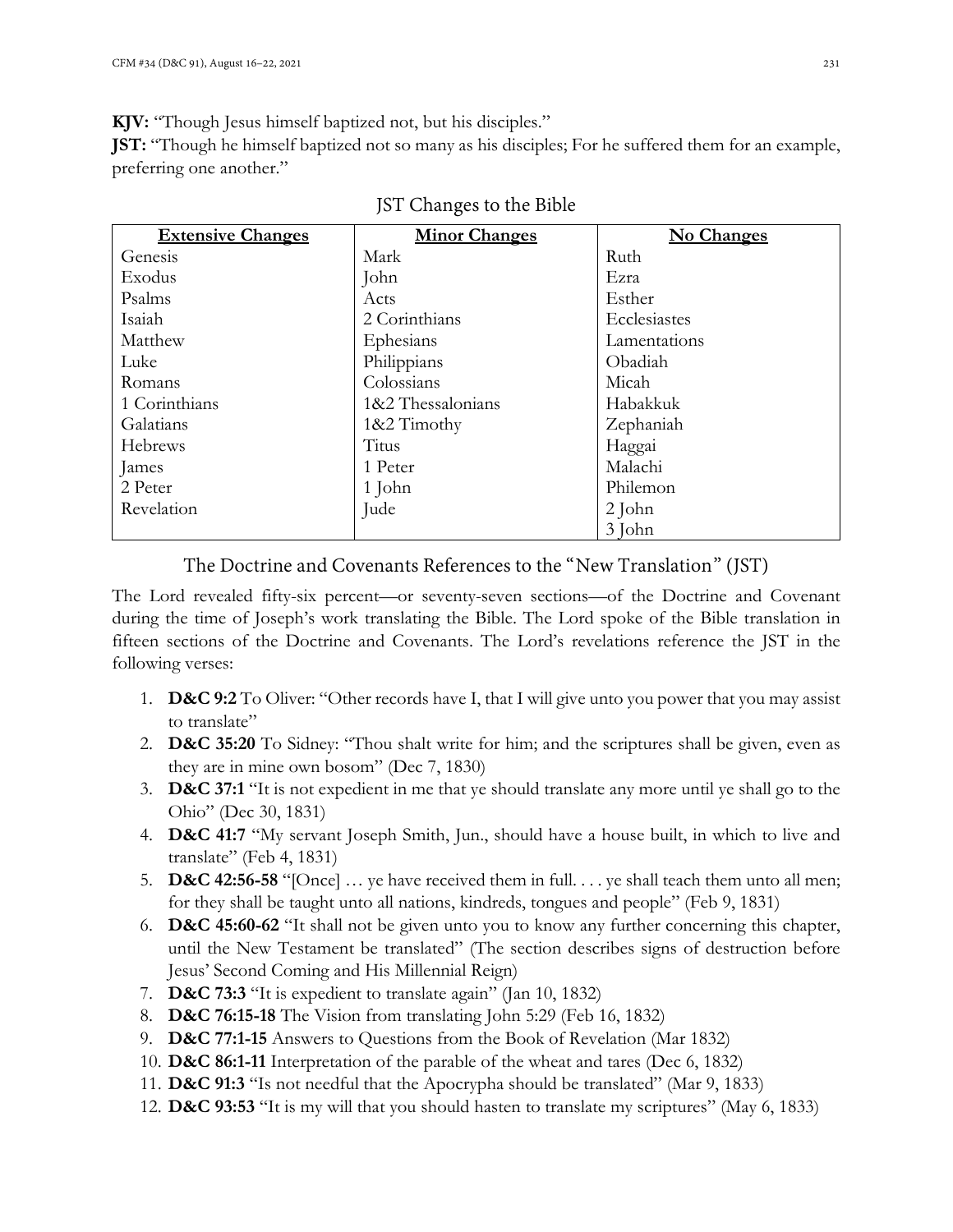- 13. **D&C 94:10** "For the work of the printing of the translation of my scriptures" (Aug 2, 1833)
- 14. **D&C 104:58** "I have commanded you to organize yourselves, even to print my words, the fulness of my scriptures, the revelations which I have given unto you" (April 23, 1834)
- 15. **D&C 124:89** "Publish the new translation of my holy word unto the inhabitants of the earth" (Jan 19, 1841)

#### D&C 91: 1-3

"…Concerning the Apocrypha—There are many things contained therein that are true, and it is mostly translated correctly; There are many things contained therein that are not true, which are interpolations by the hands of men. Verily, I say unto you, that it is not needful that the Apocrypha should be translated."

#### What is the Apocrypha?

In 1611, the original King James translators included fifteen more books known as "the Apocrypha," meaning, "hidden." These books did not fit the requirements to be included in the scriptural canon but they were seen as helpful. Their texts come from the intertestamental period but claim to come from time of the exiles of both the northern and the southern tribes from the 8th to the 1st Century BC. The Hebrew Bible has several more apocryphal books, but the Roman Catholics have maintained fifteen extra books as "deuterocanonical" (or forming a secondary canon) for the past nearly 2,000 years.

Martin Luther defined the Apocrypha as "books which are not regarded as equal to the holy Scriptures, and yet are profitable and good to read."[5](#page-8-4) Most Protestants do not hold them as scripture. In 1816, a group of Christians in the United States who wanted to promote scripture reading organized themselves as the American Bible Society. They excluded the books of the Apocrypha from their Bibles, although, when Joseph Smith was working on his "new Translation" from 1830 to 1833, his copy of the KJV did contain the fifteen books known as the Apocrypha. By 1880, after 274 years of publishing the Apocrypha, the KJV ceased including them. Similarly, most modern English translations exclude them from the canon. Those who claim they were not inspired by God point to portions like Tobit 6:5-8, which references magic. Some claim that it was not the Catholic church who removed them, rather printers seeking to cut costs.

The presence of the Apocrypha is a good reminder that many other books were considered for the scriptural canon for both the Christians and Jews. All of a sudden, the practice implemented during Restoration of adding scripture to the canon does not seem as odd. The Hebrew canon was not closed until after the Christian canon in the 4th Century AD.

## List of Catholic and Early KJV Apocrypha

- 1. **1 Esdras**—Claims to be the 5th Century BC, yet probably is the 1st Century BC—Greek version of Ezra; parallels Ezra, parts of Nehemiah, and Chronicles. Esdras (or Ezra) was a scribe and priest living in Judea after the Jewish Babylonian exile during the reign of two Persian Kings.
- 2. **2 Esdras**—5th Century BC—though most date it 65 BC–AD 120, as the text is filled with signs of devastation during the Last Days that are similar to the destruction of the Jerusalem Temple in AD 68–70.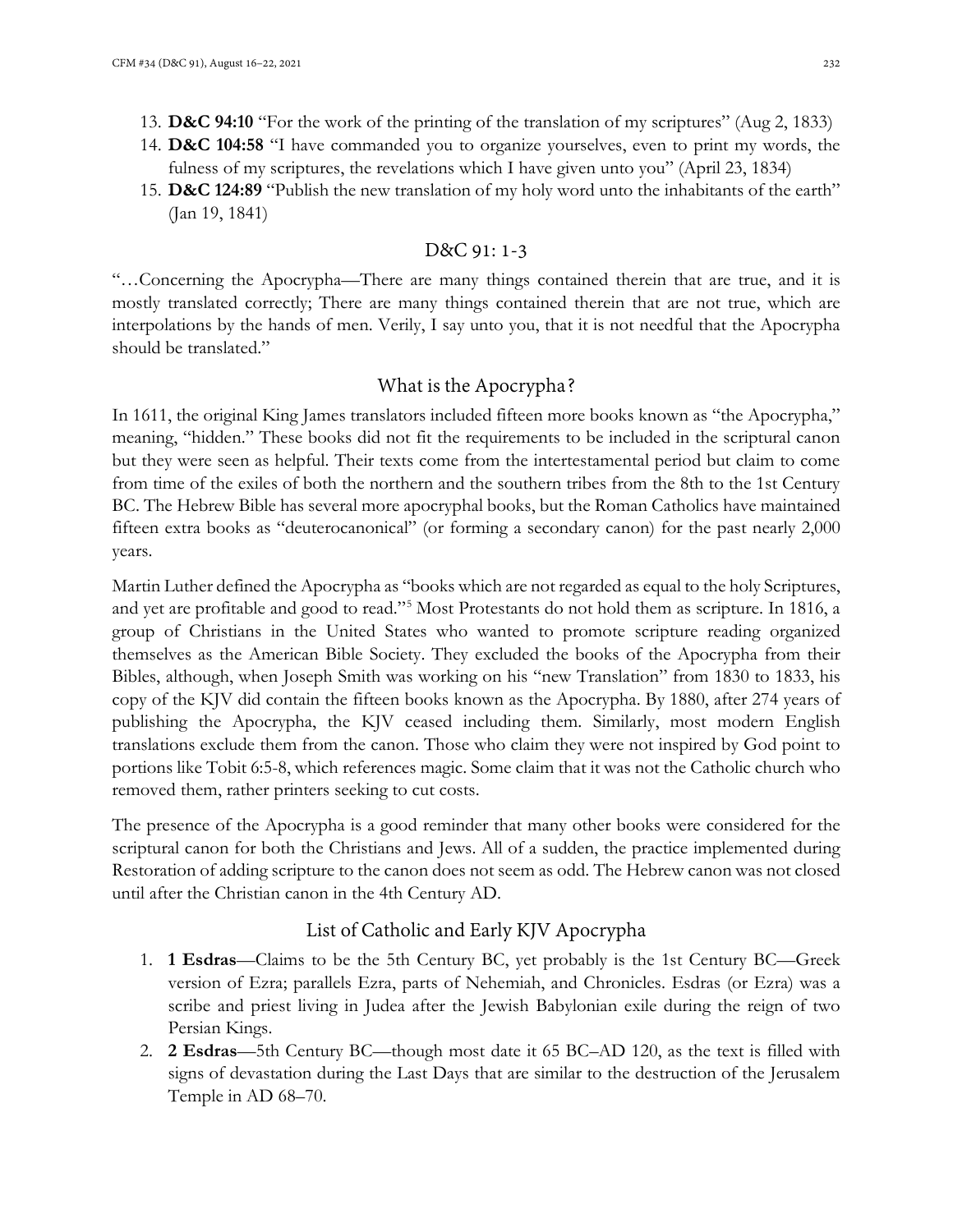- 3. **Tobit**—3rd Century BC—A romance and legend from the Jewish dispersion in Egypt with the guide angel Raphael.
- 4. **Judith**—2nd Century BC—A story written in the Hellenistic period, but perhaps based on earlier sources or folklore, of a beautiful Jewish widow who trusts God and kills the enemy king, temporarily saving Jerusalem and her people. The text is written as two chiasms.
- 5. **Letter of Jeremiah**—6th Century BC—A single-chapter epistle written by the prophet Jeremiah to the Jews in the Babylonian exile.
- 6. **Additions to Esther**—100 BC—Adds spiritual dimension to Esther; includes last-days warfare between Satan and the Messiah.
- 7. **Wisdom of Solomon**—65 BC—Filled with prophecy and a powerful and spiritual essence of God, it is a collection of wisdom literature that includes opposite pairs: "For all men have one entrance into life, and the like going out."
- 8. **Wisdom of Sirach or Ecclesiasticus of Jesus Ben Sira**—180–170 BC—A Jewish man's ethical proverbial teachings, with a misogynistic view of women.
- 9. **Baruch**—1st Century AD—The personal scribe of Jeremiah wrote his meditations on Israel's theology during the Jewish exile.
- 10. **Prayer of Azariah**—4th Century BC—Song of lamentation similar to Psalm 148.
- 11. **Susanna**—1st Century BC—Thought to be a prefix to the Book of Daniel to magnify his powers and judgment. It's a story of a beautiful Jewish woman who is abused by two lecherous voyeurs, and defended by Daniel. This is the first known legal case in which a defense attorney cross-examined two prosecuting witnesses independently and caught them committing perjury.
- 12. **Bel and the Dragon**—100 BC—Daniel's wisdom in exposing the falsehood of Babylon's dragon-god, purporting to be the 14th chapter of Daniel.
- 13. **Prayer of Manasseh**—2nd to 1st Centuries. BC—connects to the story of Manasseh's Babylonian captivity (2 Chr 33). He was a wicked king of Judah from the 6th Century BC
- 14. **1 Maccabees**—175 to 135 BC—The best historical source on the period of the Jewish Maccabean Rebellion against religious persecution under Antiochus IV, the Greek Seleucid overlord of Judea.
- 15. **2 Maccabees**—161 BC—A condensed retelling of the Maccabean Revolt with a theological emphasis and possible fictionalized editing with miraculous details that became part of the Jewish holiday of Chanukah.

# Some of the Apocrypha Found in the Dead Sea Scrolls

Today, we have another group of ancient literature that dates to the same time as most of the Apocrypha. When the Bedouin shepherd found the first scrolls near the Dead Sea in 1946, it paved the way for the discovery of 930 scrolls that date to the intertestamental period (spanning 200 BC to AD 68). Twenty-five percent of the Dead Sea Scrolls— or 230 scrolls—are Old Testament texts. The Dead Sea Scroll collection contains every book in the Old Testament except Esther. Fifty years of work went into the piecing together this fragile jigsaw puzzle of fragments and its translation, which was published in 2002. Fragments of only two books from the KJV Apocrypha were found: 1. Wisdom of Sirach, and 2. Tobit in Hebrew.

## Wisdom of Sirach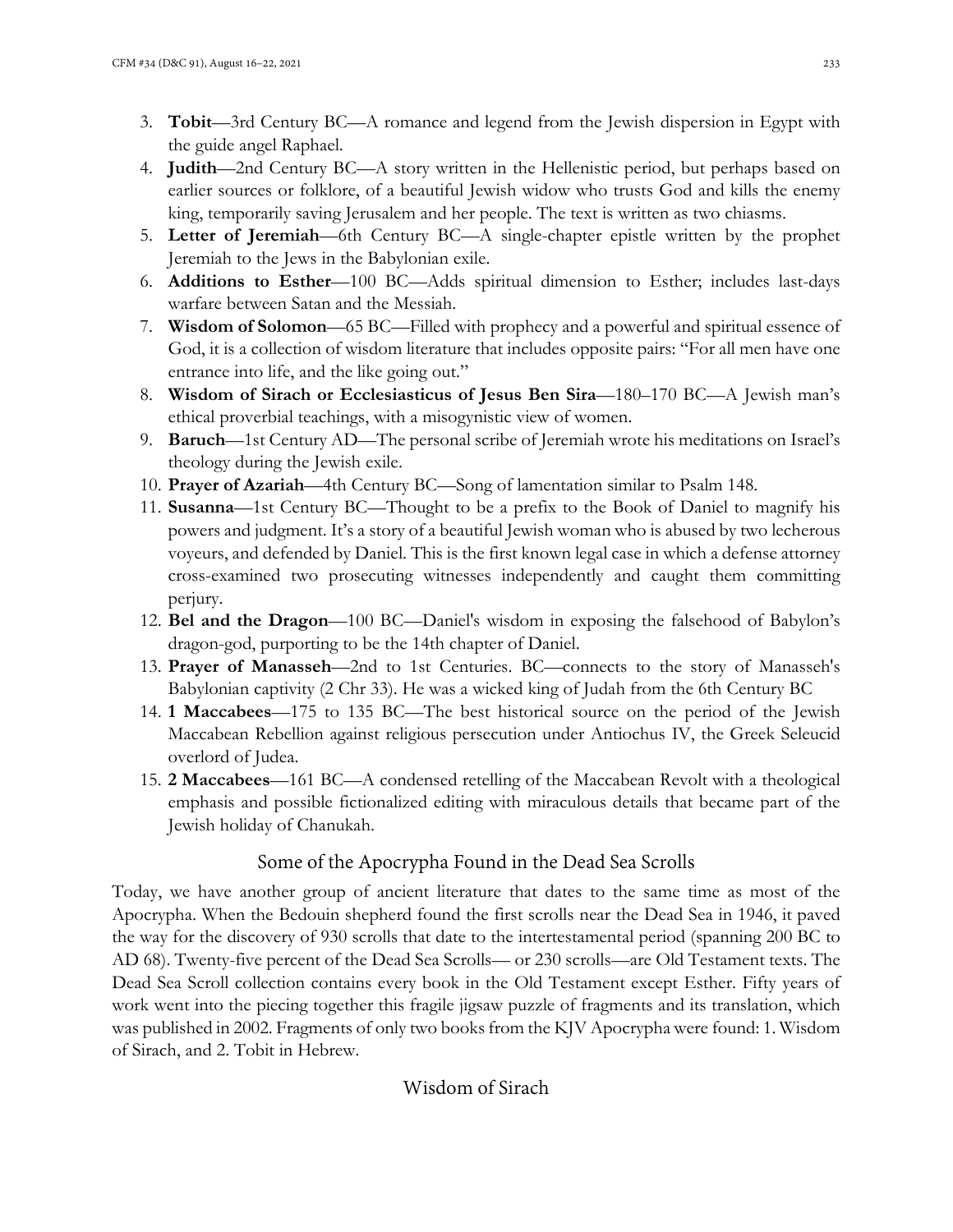Sirach was written by the Jewish scribe named Jesus Ben Sira (c. 220–174 BC). His book was well known in the late Second Temple period, including the time of the New Testament. His book was also known as The Book of the All-Virtuous Wisdom of Joshua Ben Sira. It became part of the deuterocanonical books in the Roman Catholic church under the name "Ecclesiasticus," which is Latin for "church book." He worked in Jerusalem as a scribe and, supposedly, also opened a school in Alexandria. The purpose of his book was to demonstrate how meaningless life is without living in fear of God and keeping His commandments. Ben Sira sees life as a gift from God. His book was accepted as part of the Jewish Septuagint or Greek Bible for a time; later it was rejected as apocryphal.

Ben Sira also had much to say about family life. In his mind, women were the source of evil and needed controlling: "Allow . . . no boldness of speech in an evil wife. If she does not go as you direct, separate her from yourself."[6](#page-8-5) I wonder if he had an unhappy marriage, as he often spoke of an "evil" or "wicked" wife. For example, "An evil wife is an ox yoke which chafes; taking hold of her is like grasping a scorpion . . . Any wound, but not a wound of the heart! Any wickedness, but not the wickedness of a wife!"<sup>[7](#page-8-6)</sup> Elsewhere, he concludes, "I would rather dwell with a lion and a dragon than dwell with an evil wife.["8](#page-8-7) Ben Sira blamed an "evil wife" for causing "a dejected mind, a gloomy face and a wounded heart."[9](#page-8-8) He felt beating children was wisdom. "Stripes and correction are at all times wisdom."<sup>[10](#page-8-9)</sup> He elaborated by giving several suggestions to wise or "loving fathers" to "not spare the rod," and "break him in and beat him sound while he is still a child."[11](#page-8-10) He continued:

He that loveth his son, frequently chastiseth him, that he may rejoice in his latter end  $\dots$  A horse not broken becometh stubborn, and a child left to himself will become headstrong. Give thy son his way, and he shall make thee afraid: play with him, and he shall make thee sorrowful. Laugh not with him, lest thou have sorrow, and at the last thy teeth be set on edge. Give him not liberty in his youth, and wink not at his devices. Bow down his neck while he is young, and beat his sides while he is a child, lest he grow stubborn, and regard thee not, and so be a sorrow of heart to thee.<sup>[12](#page-8-11)</sup>

Like the biblical wisdom books of Proverbs and Job, Sirach exhorts moral and practical rules arranged by each subject (i.e. generosity, hypocrisy, etc.).

## Background for 1 and 2 Maccabees

Perhaps the most historically accurate book among the Apocrypha is 1 Maccabees. Both 1 and 2 Maccabees tell the story of the Greek-Seleucid King Antiochus IV conquering Judea, followed by the rebellion led by the Aaronic priest, Matthias and his five sons. After the death of Alexander the Great, his Kingdom was divided into four and Judaism was allowed to flourish in Jerusalem during the 3rd Century BC. This changed during the 2nd Century BC when the Seleucid Empires attempted to Hellenize Judea.<sup>13</sup>

#### Greek-Seleucid Takeover

In 198 BC the new Seleucid overlord King Antiochus IV sought to destroy the Jewish religion and replace it with Greek culture for economic integration. He ordered a gymnasium to be built outside the Jerusalem temple. The gymnasium enforced the Hellenistic idea of masculinity, which required men to enter naked—this was highly offensive to Jews. But when the Seleucids took over the priesthood, their attempts to Hellenize the area expanded.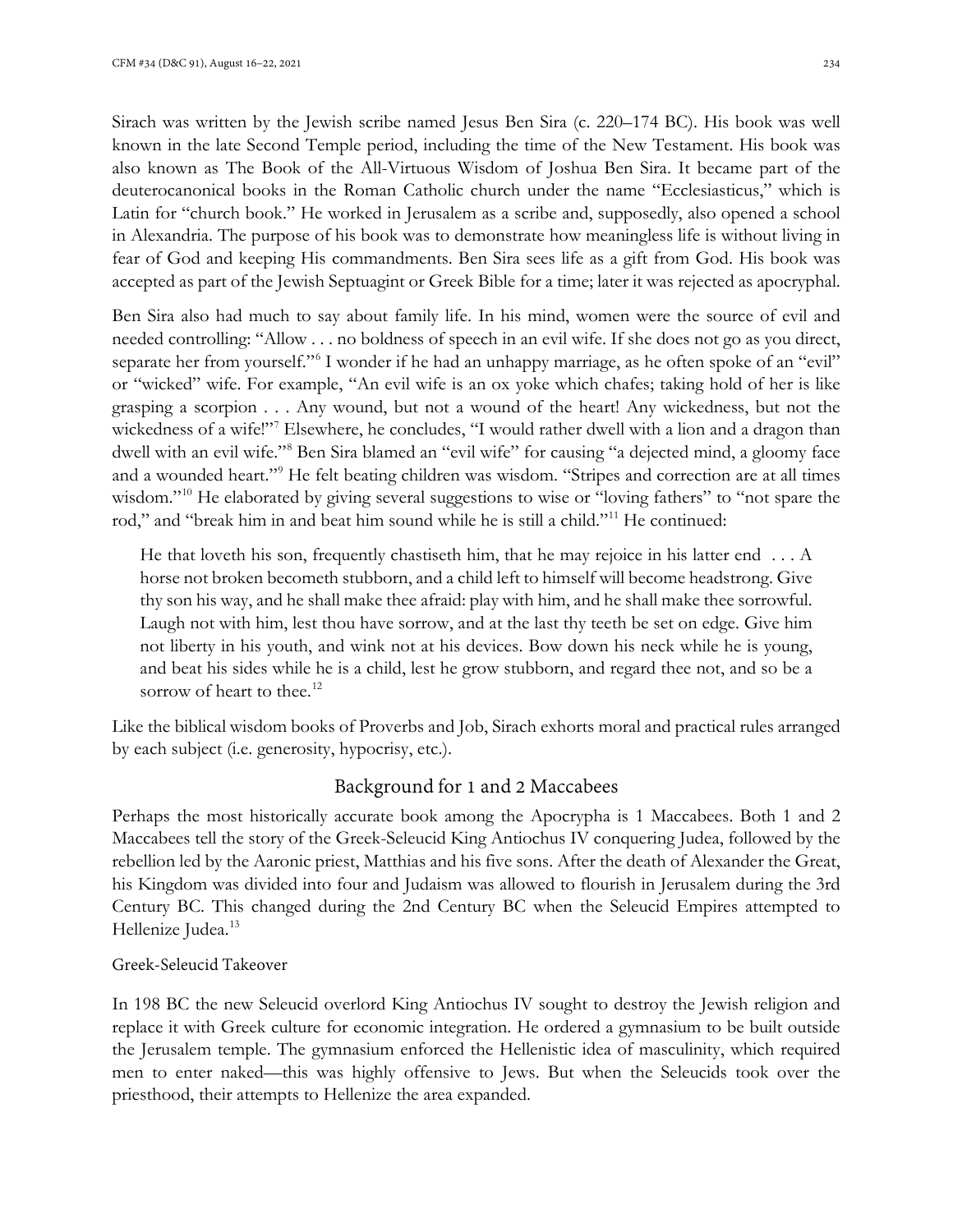Many pious Jewish people tried to remain steadfast to their beliefs, but were outnumbered. The new state required that every man must go the gymnasium at least once, if he could afford it. This attempt to make government a greater authority than religion worked for some Jews who submitted to the Greek overlords.

King Antiochus erected altars to Greek gods throughout the nation. He outlawed Judaic religious practices including circumcision and Sabbath. He defiled the Jewish temple by erecting an idol on the altar. The final straw for the Jews was Antiochus' sacrifice—of swine—to Zeus on the temple altar. The Jewish historian Flavius Josephus recorded:

Now Antiochus was not satisfied either with his unexpected taking the city (Jerusalem), or with its pillage, or with the great slaughter he had made there; but being overcome with his violent passions, and remembering what he had suffered during the siege, he compelled the Jews to dissolve the laws of their country, and to keep their infants uncircumcised, and to sacrifice swine's flesh upon the altar; against which they all opposed themselves, and the most approved among them were put to death.<sup>[14](#page-9-1)</sup>

#### Jewish Rebellion

In 167 BC, a Jewish priest named Mattathias stood up against his overlords when they asked him to sacrifice to a Greek god. Mattathias killed a traitorous fellow Jew and tore down the Greek idol. The revolt began as he shouted: "Let everyone who is zealous for the law and who stands by the covenant follow me!" (1 Maccabees 2:27).

Mattathias and his five sons (John, Simon, Judah, Eleazer, and Jonathan) rallied followers and begin their guerrilla warfare against Antiochus' Hellenization.

Historians differ as to whether the war was really against the Seleucid Empire or the Hellenized Jews. I think both were at play. Mattathias and his sons' revolt became known as the "Maccabee Revolt" (named after his third son, Judah's nickname, "little hammer" as his main weapon of war).

Antiochus underestimated the Jewish rebellion. Historical counts claim somewhere between 20,000 and 60,000 Seleucid soldiers failed to stop the rebellion. In the end, Mattathias and all five of his sons died for the cause, and the pious Jews won. The Jewish leadership continued in the hands of the Hasmonean dynasty through the Maccabean family. They forced the remaining Jews to submit to living the Mosaic Law. Mattathias' grandson, John Hyrcanus, became the ruler of the temple as the one High Priest of Israel. Their family remained leaders until Herod became their Roman overlord in 40-37 BC.

# Other Such Books beyond the Apocrypha

As seen above, the official list of books traditionally included in the Old Testament Apocrypha was a closed set of literature. Technically speaking, these were the books referred to in Section 91. Few other books from the biblical period were generally known in the early 19th Century. Beginning around the time of Joseph Smith, however, additional Jewish works began to be discovered in old libraries and monasteries and by archaeologists. For example, in 1844, a full fourth-century manuscript of the Old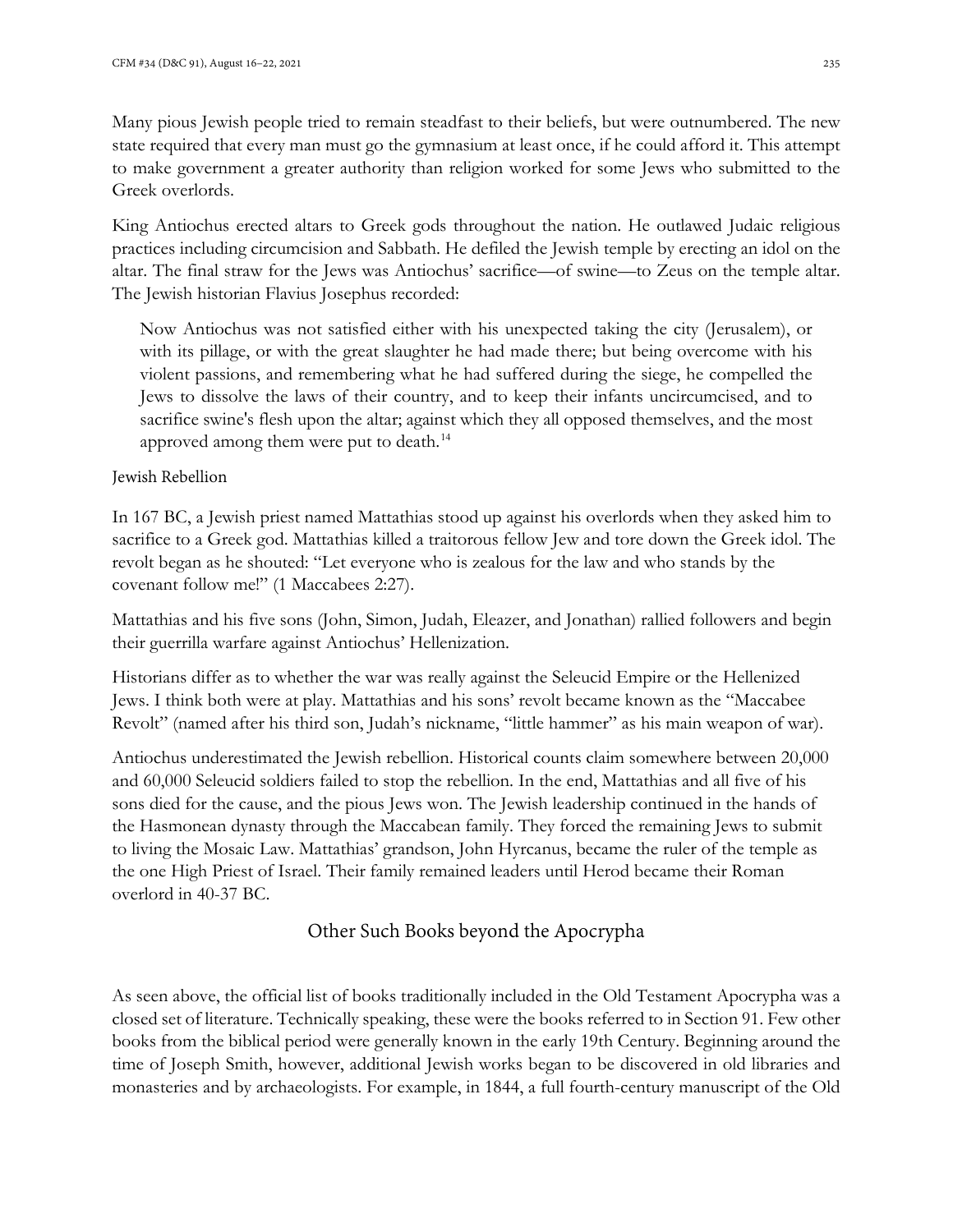and New Testaments was found at St. Catherine's Monastery on the Sinai Peninsula. It included, as if with equal weight and authority, books from the Old Testament Apocrypha, namely 2 Esdras, Tobit, Judith, 1 & 4 Maccabees, Wisdom, and Sirach. Two early Christian texts not included in today's New Testament are an epistle by a writer claiming to be the Apostle Barnabas, and "The Shepherd," written by the early second-century Roman pastor or bishop named Hermas. Obviously, for these Christians, texts beyond the usual list of "canonical" books were of spiritual interest and, apparently, were given full authoritative weight.

In the later 19th Century and on into the 20th Century, numerous other books were found. Some of these are called the Old Testament Pseudepigrapha. They include books attributed to Adam, Enoch, Shem, Abraham, Isaac, Jacob, Joseph, the Twelve Patriarchs of the House of Israel, Moses, David, Solomon, Elijah, Job, Isaiah, Baruch, Ezekiel, Ezra, Zosimus, and many others.<sup>[15](#page-9-2)</sup> Additionally, a set of forty-five Coptic (Egyptian Christian) books was discovered in Egypt; the set is now known as the Nag Hammadi Library. Latter-day Saints have found these extra-canonical works very interesting, as many contain certain words, ideas, and doctrines that resonate with materials in the Pearl of Great Price and the Book of Mormon. Hugh Nibley, for example, has written extensively on the Enoch literature<sup>[16](#page-9-3)</sup> and also on early works such as The Apocalypse of Abraham, 2 Baruch, The Ascension of Isaiah, Joseph and Asenath, The Testament of Abraham, and the Book of Jubilees.[17](#page-9-4) The works of many others could be mentioned. See, for example, materials posted by Pearl of Great Price Central, at https://www.pearlofgreatpricecentral.org/

The Pseudepigrapha texts were either completely unknown or not yet translated into English in 1833, Section 91 probably did not have them in mind in instructing Joseph that it was not necessary to translate them as a part of his prophetic project to produce the inspired Joseph Smith Translation of the Bible. Still, those interested in reading such books can be encouraged by the Lord's allowance that they may contain valuable information, provided one reads them with the Holy Ghost so as to separate fact from fantasy and to distinguish truly useful wisdom from tendentious and self-serving spinning of literary yarns.

<span id="page-8-0"></span><sup>&</sup>lt;sup>1</sup> Robert J. Matthews, "What Is the Book of Moses?" in *Studies in Scripture, Vol. 2: The Pearl of Great Price*, ed. Robert Millet, Kent Jackson (SLC, UT: Randall, 1985), 37.

<span id="page-8-1"></span><sup>2</sup> Ibid.

<span id="page-8-2"></span><sup>3</sup> JosephSmithPapers.org

<span id="page-8-3"></span><sup>4</sup> Dean Jessee, ed., The Papers of Joseph Smith, Vol. 1, Autobiographical and Historical Writings (SLC, UT: Deseret, 1989), 1:372.

<span id="page-8-4"></span><sup>&</sup>lt;sup>5</sup> Edward F. Hills, King James Version Defended, 98

<span id="page-8-5"></span><sup>&</sup>lt;sup>6</sup> Ben Sira, *Ecclesiasticus*, 25:25-26.

<span id="page-8-6"></span><sup>7</sup> Ibid., 26:7, 25:13. These verses are preceded by "There is grief of heart and sorrow when a wife is envious of a rival, and a tongue-lashing makes it known to all" (27:5-6).

<span id="page-8-7"></span><sup>8</sup> Ibid., 25:16. "The wickedness of a wife changes her appearance, and darkens her face like that of a bear. Her husband takes his meals among the neighbors, and he cannot help sighing bitterly. Any iniquity is insignificant compared to a wife's iniquity; may a sinner's lot befall her! A sandy ascent for the feet of the aged—such is a garrulous wife for a quiet husband."

<span id="page-8-9"></span><span id="page-8-8"></span><sup>9</sup> Ibid., 25:23a.

<sup>10</sup> Ibid., 22:6.

<span id="page-8-10"></span><sup>11</sup> Ibid., 30:1, 2, 12; "He who disciplines his son will find profit in him."

<span id="page-8-11"></span><sup>12</sup> Ibid., 30:1, 8-12.